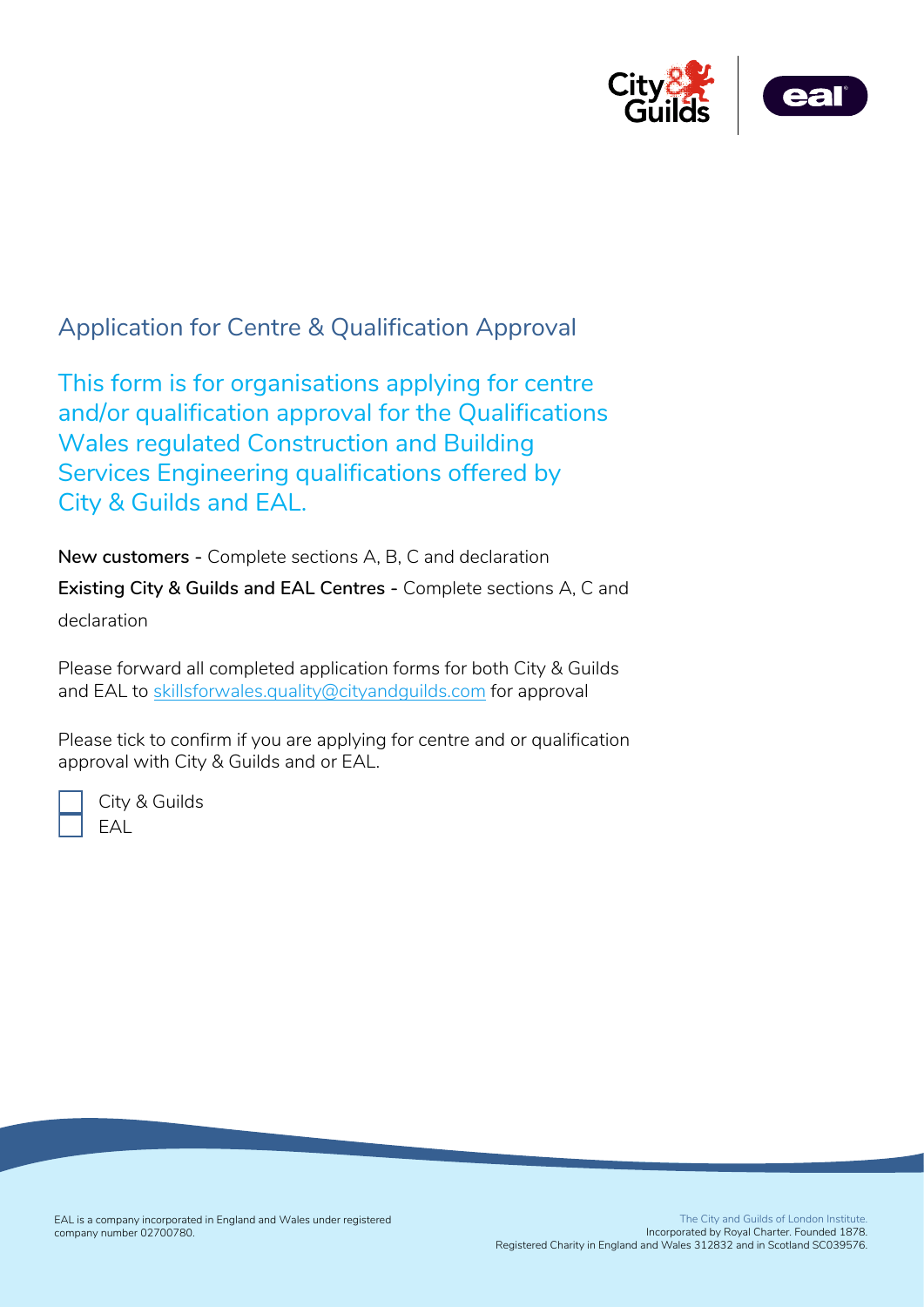# Section A Contact Details

### 1. Centre Details

| 1.1 | Full centre name                                                                                                                                  |  |
|-----|---------------------------------------------------------------------------------------------------------------------------------------------------|--|
| 1.2 | Centre name to appear on<br>certificates<br>(if different from above)                                                                             |  |
| 1.3 | Centre Number<br>(if already approved with City & Guilds or EAL)                                                                                  |  |
| 1.4 | Centre address<br>(main teaching and assessment centre<br>to which assessment materials will be<br>despatched)                                    |  |
| 1.5 | <b>Billing address</b><br>(if different from above)                                                                                               |  |
| 1.6 | (i) Company registration number<br>(if applicable)<br>(ii) UKPRN<br>(if applicable)<br>(iii) DFE - LEA Establishment<br>number<br>(if applicable) |  |
| 1.7 | Billing email address                                                                                                                             |  |
| 1.8 | Centre email address                                                                                                                              |  |
| 1.9 | Centre telephone number                                                                                                                           |  |
|     | 1.10 Centre telephone number                                                                                                                      |  |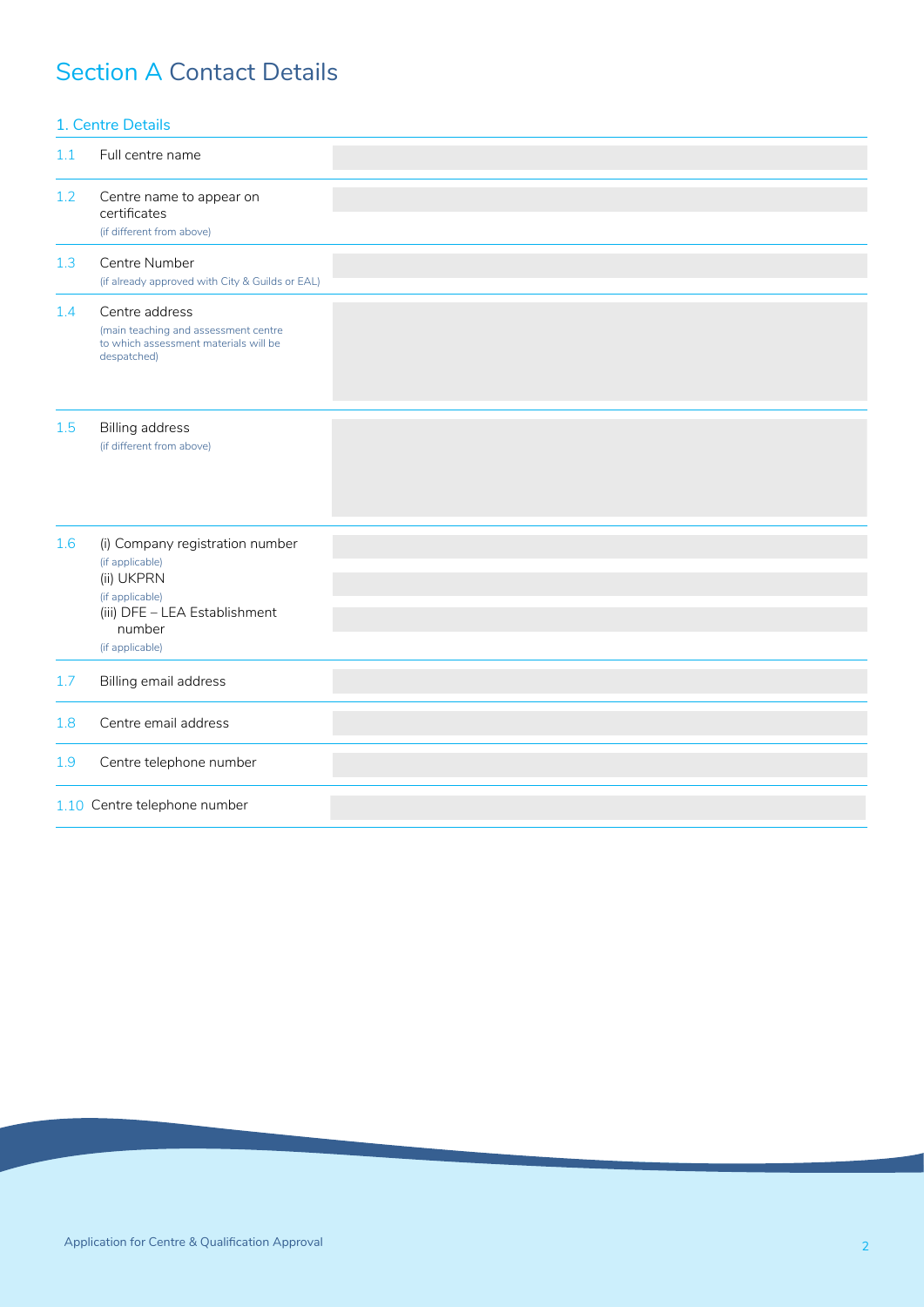## 2. Individual contact details

|     | Role                             | Name | Job title | Phone | Email |
|-----|----------------------------------|------|-----------|-------|-------|
| 2.1 | Head of Centre                   |      |           |       |       |
| 2.2 | <b>Quality Contact</b>           |      |           |       |       |
| 2.3 | Centre Coordinator               |      |           |       |       |
| 2.4 | Examinations Officer             |      |           |       |       |
| 2.5 | <b>Emergency Contact Officer</b> |      |           |       |       |
| 2.6 | <b>Finance Contact Details</b>   |      |           |       |       |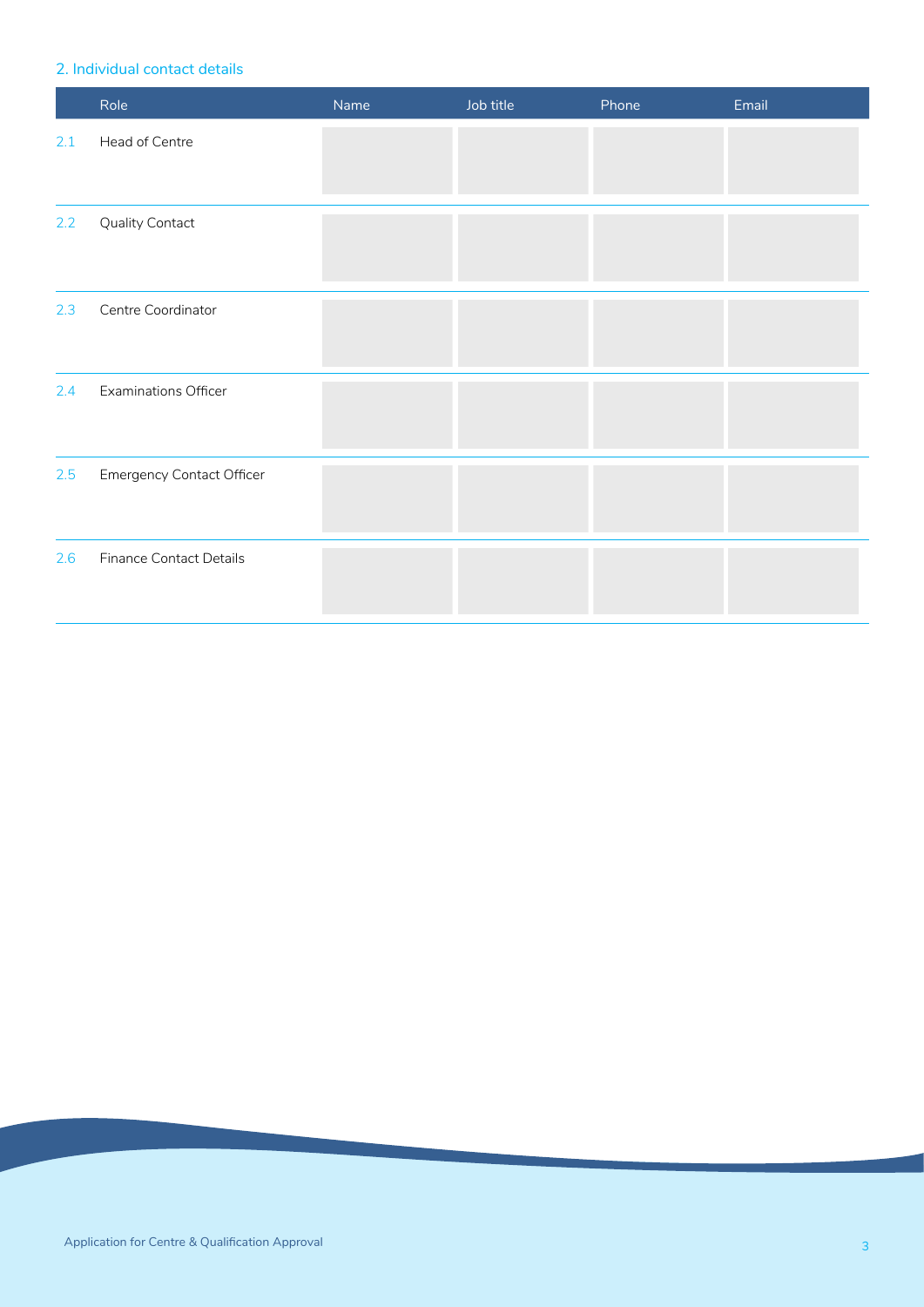# Section B Centre Approval

## 3. Type of Organisation

| 3.1 | Type of organisation | School                        |
|-----|----------------------|-------------------------------|
|     |                      | FE College / Tertiary College |
|     |                      | Secondary Selective           |
|     |                      | Sixth Form College            |
|     |                      | <b>Adult Education Centre</b> |
|     |                      | University or other HE Centre |
|     |                      | Private Training Provider     |
|     |                      | Local Government / Central    |
|     |                      | Government / NHS              |
|     |                      | Voluntary Organisation        |
|     |                      | Employer                      |
|     |                      | HMP / YOI                     |
|     |                      | Armed Forces                  |
|     |                      | Other please specify          |
|     |                      |                               |

#### 3.2 Number of years you have been established

#### 3.3 Please indicate any partnership arrangements

(e.g. sub-contracting, partnership arrangements, training provider working in partnership with a school or supplying services to a local authority)

3.4 How are the respective partnership roles and responsibilities documented?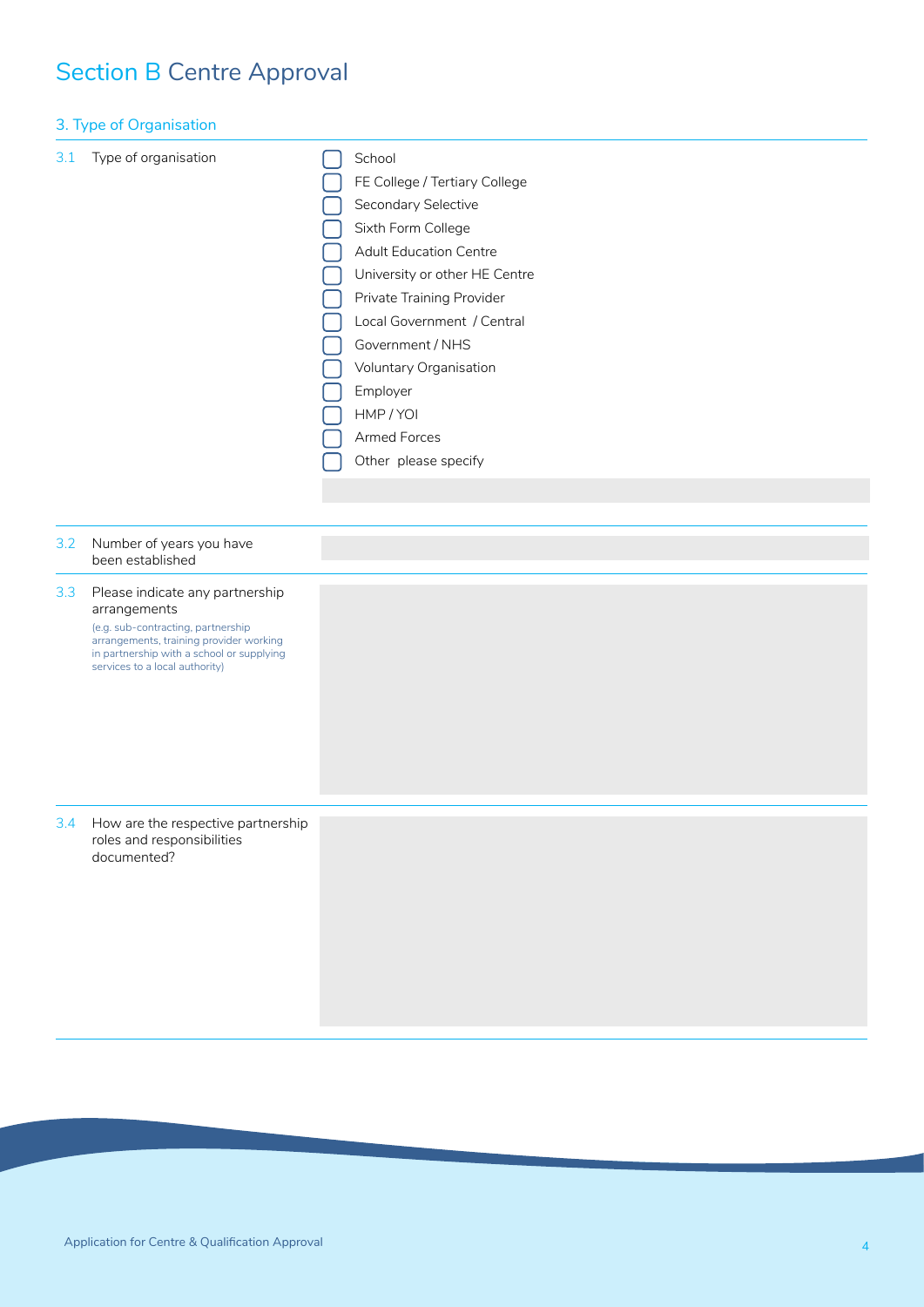| 3.5 | If you are part of a larger<br>organisation, please provide:         | Name of parent<br>organisation                                                                                                                                                                                                                  |
|-----|----------------------------------------------------------------------|-------------------------------------------------------------------------------------------------------------------------------------------------------------------------------------------------------------------------------------------------|
|     |                                                                      | Head office address                                                                                                                                                                                                                             |
|     |                                                                      | Head office telephone<br>number                                                                                                                                                                                                                 |
|     |                                                                      | Head office email<br>address                                                                                                                                                                                                                    |
| 3.6 | Please indicate which funding<br>stream applies to your organisation | Maintained<br><b>CTC Trust</b><br>Independent<br>Foundation State<br>Aided/Special agreement<br><b>Higher Education</b><br>Controlled<br>Skills Funding Agency/Young People's Learning Agency<br><b>HM Government</b><br>Other (please specify) |
| 3.7 | Please enter age range of<br>candidates                              | Age minimum:                                                                                                                                                                                                                                    |
|     |                                                                      | Age maximum:<br>(if over 18 enter adult)                                                                                                                                                                                                        |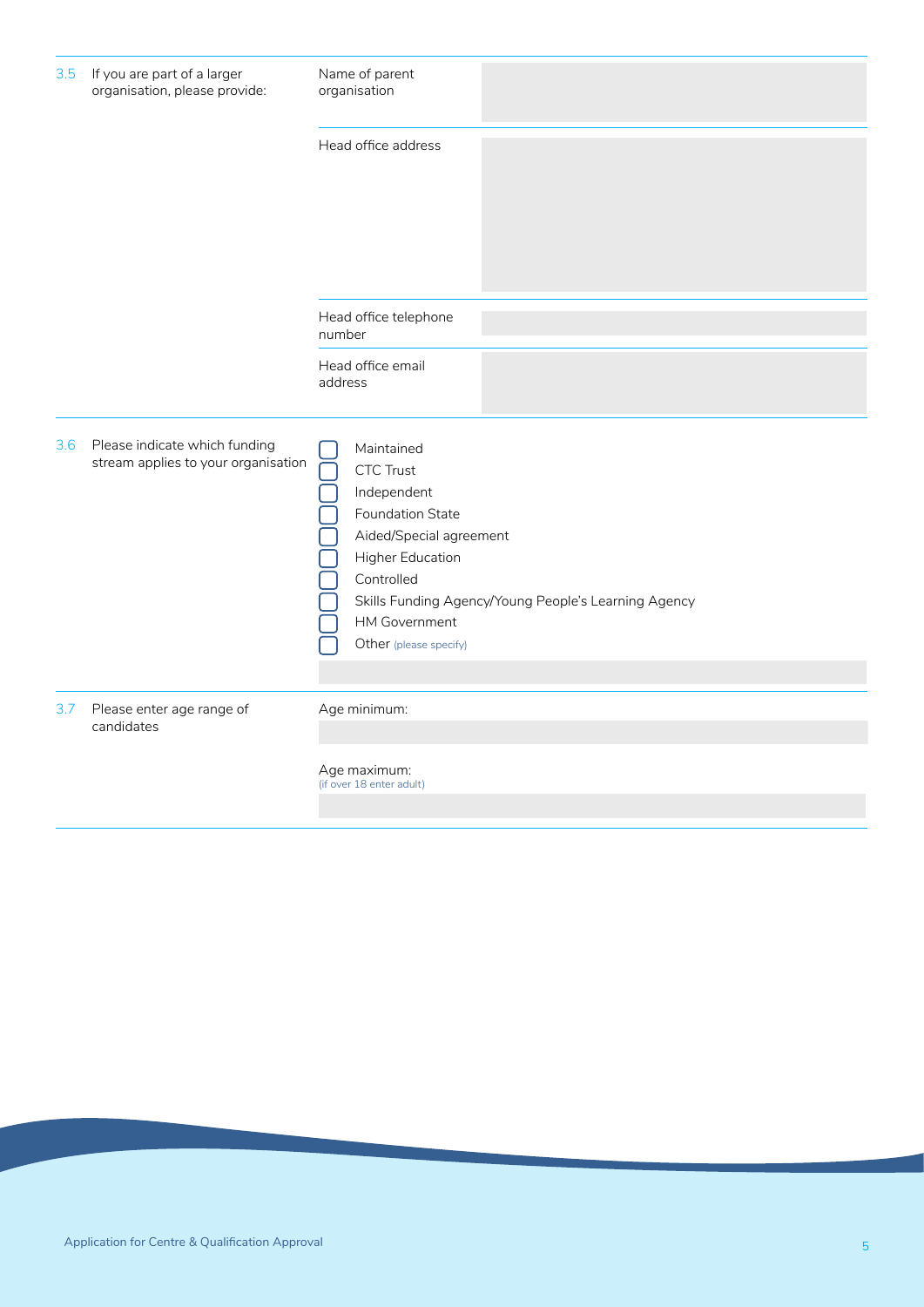### 4. Previous Applications

Please declare if your centre has had a previous application for approval refused or withdrawn within the last 18 months by any awarding bodies or regulatory bodies, or centre sanction(s) imposed.

#### Failure to provide full details will result in immediate withdrawal of Centre Approval.

| Role                                                                           | Yes | <b>No</b> | If yes, please provide details |
|--------------------------------------------------------------------------------|-----|-----------|--------------------------------|
| Centre or qualification approval refused                                       |     |           |                                |
| Centre or qualification approval withdrawn                                     |     |           |                                |
| Current centre sanction(s)<br>e.g. suspension of registration or certification |     |           |                                |
| Your centre is under investigation at present [                                |     | $\Box$    |                                |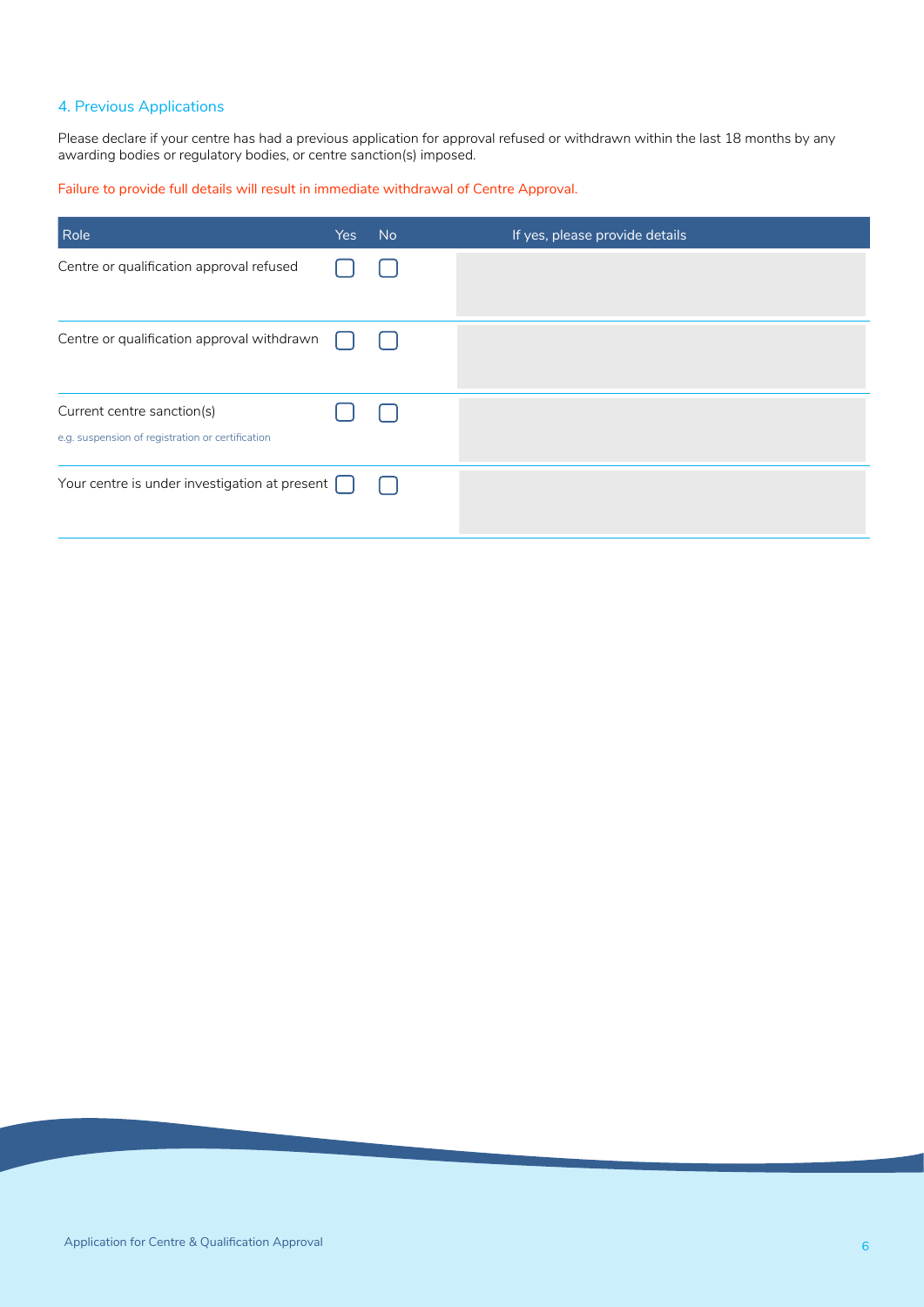# 5. Existing Approvals/Accreditations

If your centre is currently accredited/approved/recognised by any other awarding bodies, regulatory bodies or professional associations, please provide details below.

| Organisation | Centre number | Qualifications sectors | Date of last inspection |
|--------------|---------------|------------------------|-------------------------|
|              |               |                        |                         |
|              |               |                        |                         |
|              |               |                        |                         |
|              |               |                        |                         |
|              |               |                        |                         |
|              |               |                        |                         |
|              |               |                        |                         |
|              |               |                        |                         |
|              |               |                        |                         |
|              |               |                        |                         |
|              |               |                        |                         |
|              |               |                        |                         |
|              |               |                        |                         |
|              |               |                        |                         |
|              |               |                        |                         |
|              |               |                        |                         |
|              |               |                        |                         |
|              |               |                        |                         |
|              |               |                        |                         |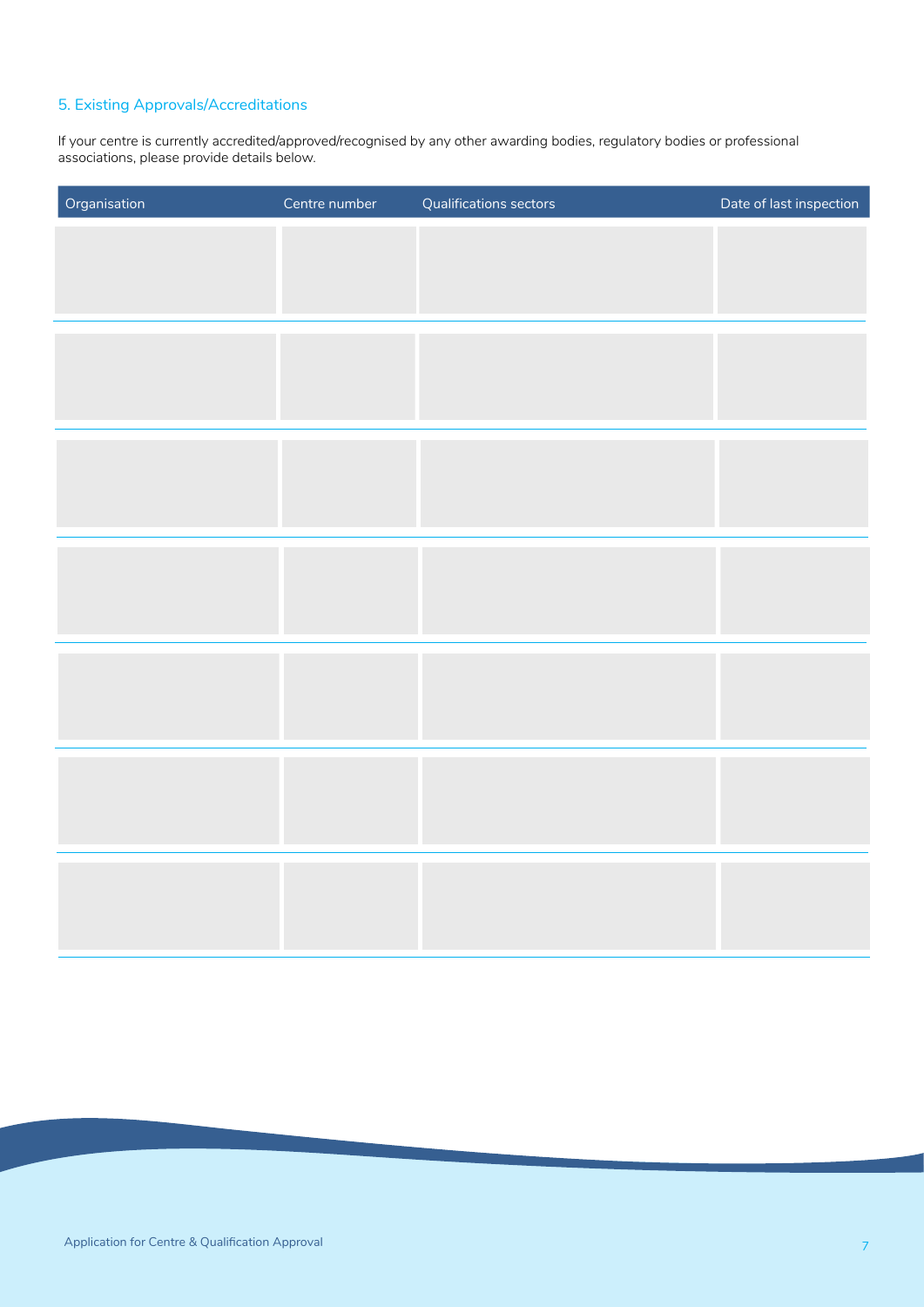# 6. Centre systems, policies, procedures and resources

|     | Policy/Procedure centres must have the following<br>written policies/procedures in place prior to<br>submitting an application (these will be checked<br>as part of the approval activity) | Please tick to<br>confirm that ou<br>have the following<br>written policies and<br>procedures: | Evidence |
|-----|--------------------------------------------------------------------------------------------------------------------------------------------------------------------------------------------|------------------------------------------------------------------------------------------------|----------|
| 6.1 | Data Protection policy                                                                                                                                                                     |                                                                                                |          |
| 6.2 | Child Protection/Safeguarding policy                                                                                                                                                       |                                                                                                |          |
| 6.3 | Access arrangement and special<br>consideration policy                                                                                                                                     |                                                                                                |          |
| 6.4 | Equalities/Equal Opportunities policy                                                                                                                                                      |                                                                                                |          |
| 6.5 | Health and Safety policy                                                                                                                                                                   |                                                                                                |          |
| 6.6 | Public Liability Notice                                                                                                                                                                    |                                                                                                |          |
| 6.7 | Complaints policy                                                                                                                                                                          |                                                                                                |          |
| 6.8 | Internal Appeals and Post Results<br>Services policy                                                                                                                                       |                                                                                                |          |
| 6.9 | Conflict of interest policy                                                                                                                                                                |                                                                                                |          |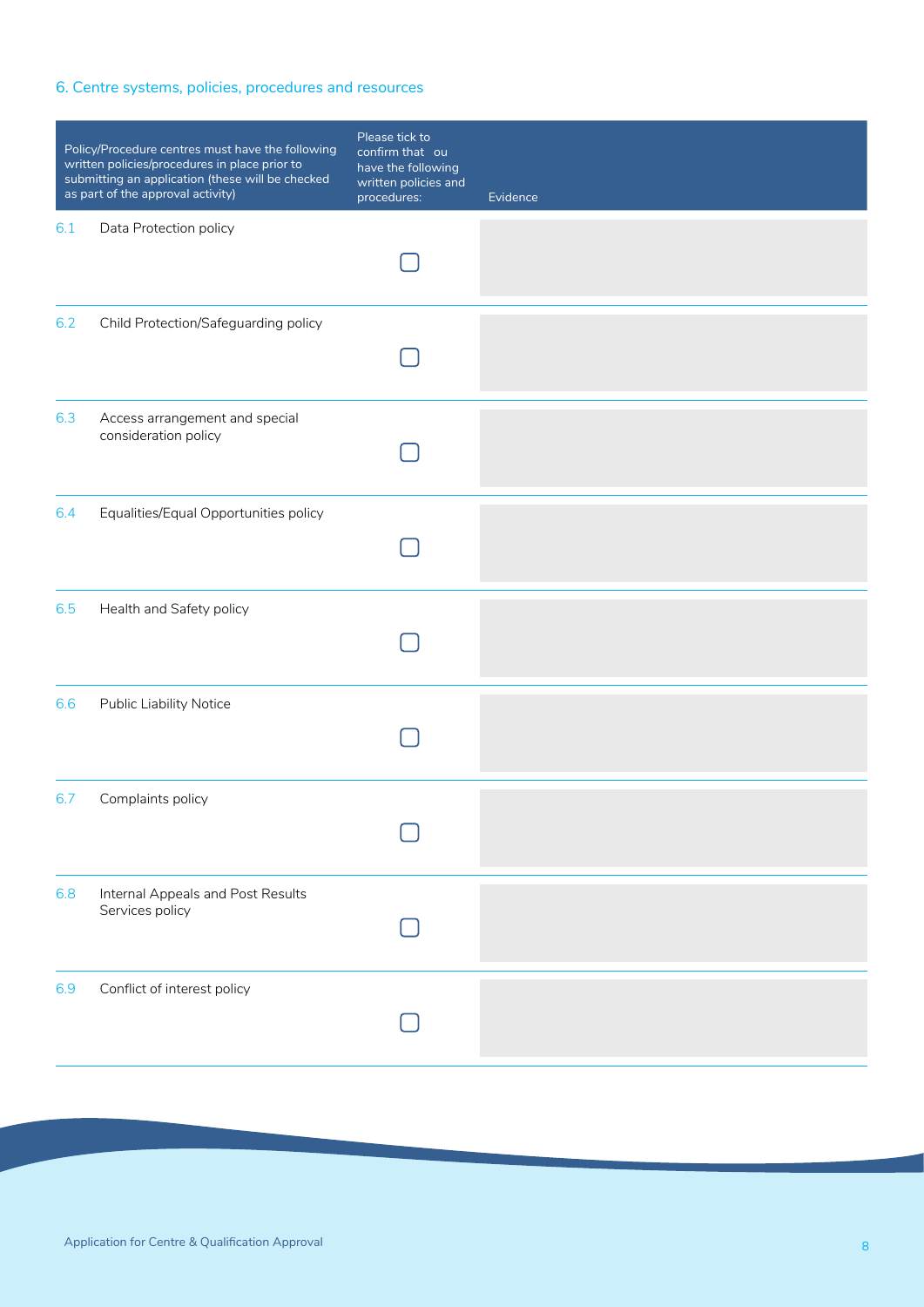|      | 6.10 IT policy                                                                                                 |  |
|------|----------------------------------------------------------------------------------------------------------------|--|
| 6.11 | Recruitment and Selection policy                                                                               |  |
| 6.12 | Organisational Structure                                                                                       |  |
| 6.13 | <b>Continuing Professional Development</b><br>(CPD) and Training policy                                        |  |
| 6.14 | Malpractice and Maladministration<br>policy, including plagiarism                                              |  |
|      | 6.15 Learner Administration policy                                                                             |  |
| 6.16 | Internal Quality Assurance policy/Non-<br><b>Examination Assessment Policy</b>                                 |  |
| 6.17 | Exams Contingency Plan/Exams Policy                                                                            |  |
| 6.18 | Welsh Language Policy (where<br>applicable)                                                                    |  |
| 6.19 | All relevant resources to meet<br>the requirements of the relevant<br>qualification specification(s)/manual(s) |  |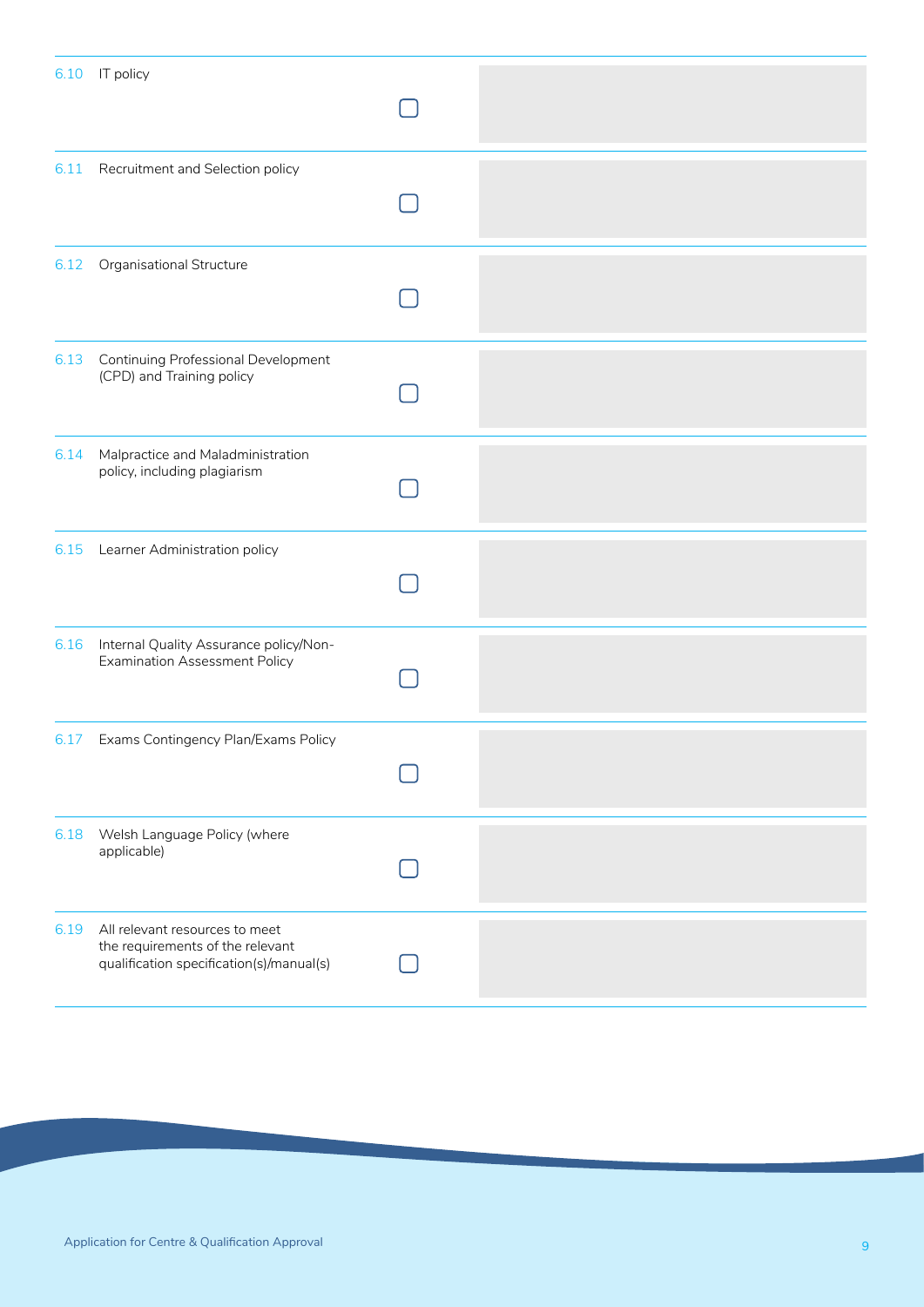# 7. Facilities for the Storage of Confidential Materials and Candidate Work

| Secure storage will be checked                                                                                                              | Please tick<br>to confirm | Please provide any additional information, if relevant |
|---------------------------------------------------------------------------------------------------------------------------------------------|---------------------------|--------------------------------------------------------|
| Is there a lockable safe/cabinet that is available<br>solely for the storage of examination and other<br>confidential assessment materials? |                           |                                                        |
| Is there a lockable safe/cabinet located in a<br>secure room?                                                                               |                           |                                                        |
| Do you have arrangements to ensure exam<br>papers and scripts are kept securely?                                                            |                           |                                                        |
| Is your centre compliant or working towards all<br>JCQ examination requirements?                                                            |                           |                                                        |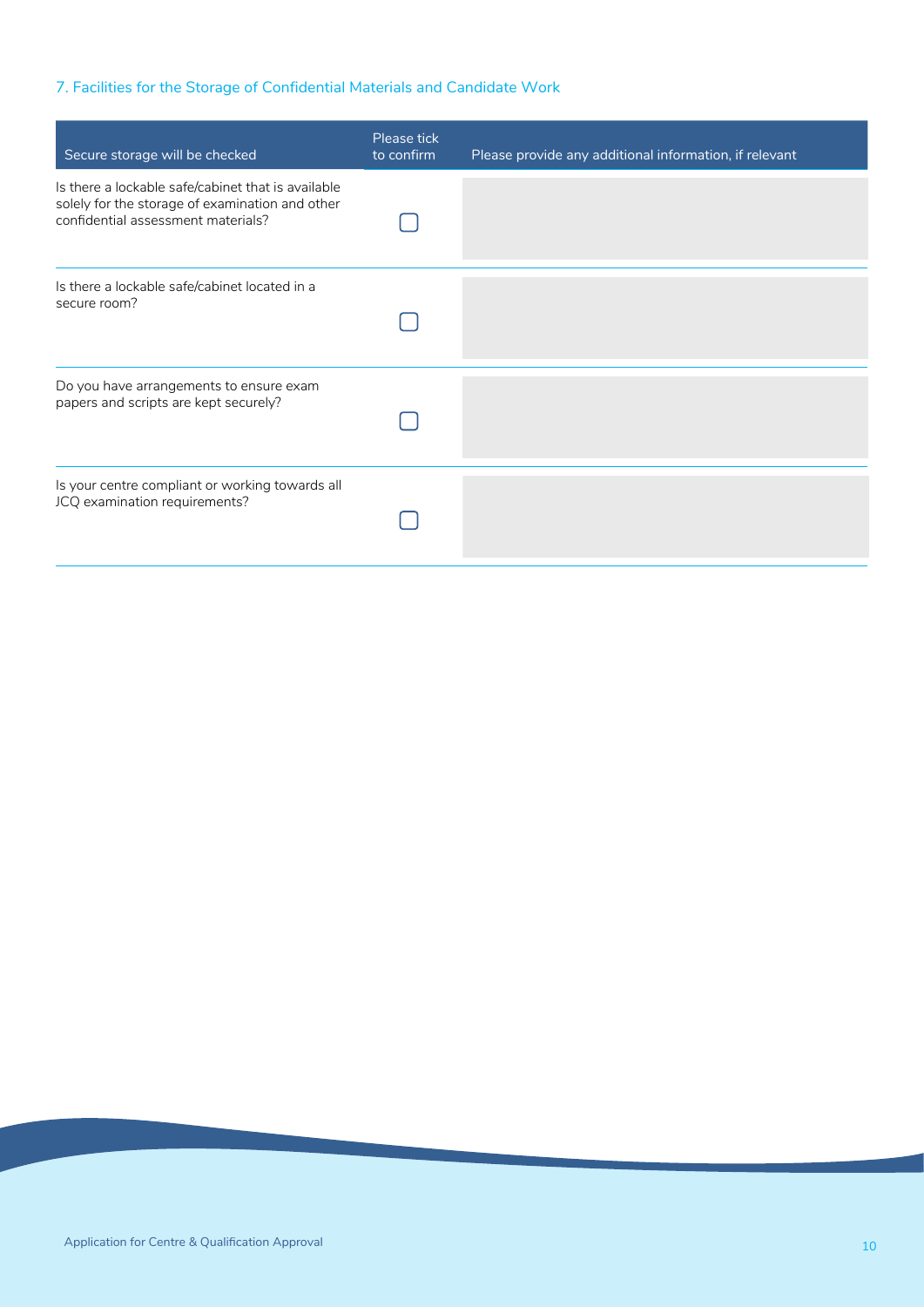# **Section C Qualification Approval**

|                                                                                                                  | Approval<br>being sought? assessed? | In which language(s)<br>will candidates be |       | Expected<br><b>learner</b> | Expected<br>learner | <b>Expected</b><br>start date |
|------------------------------------------------------------------------------------------------------------------|-------------------------------------|--------------------------------------------|-------|----------------------------|---------------------|-------------------------------|
| 8. Qualification title                                                                                           | <b>Yes</b>                          | English                                    | Welsh | numbers<br>(year 1)        | numbers<br>(year 2) | (year 1)                      |
| City & Guilds Foundation<br><b>Qualification in Construction</b><br>and Building Services<br>Engineering Level 2 |                                     |                                            |       |                            |                     |                               |
| City & Guilds Core in<br><b>Construction and Building</b><br>Services Engineering Level 2                        |                                     |                                            |       |                            |                     |                               |
| City & Guilds Progression in<br>Construction Level 2 -<br><b>Bricklaying</b>                                     |                                     |                                            |       |                            |                     |                               |
| City & Guilds Progression in<br>Construction Level 2 -<br>Architectural Joinery                                  |                                     |                                            |       |                            |                     |                               |
| City & Guilds Progression in<br><b>Construction Level 2 - Site</b><br>Carpentry                                  |                                     |                                            |       |                            |                     |                               |
| City & Guilds Progression in<br>Construction Level 2 -<br><b>Timber Frame Erection</b>                           |                                     |                                            |       |                            |                     |                               |
| City & Guilds Progression in<br>Construction Level 2 -<br><b>Painting and Decorating</b>                         |                                     |                                            |       |                            |                     |                               |
| City & Guilds Progression in<br><b>Construction Level 2 - Solid</b><br>Plastering                                |                                     |                                            |       |                            |                     |                               |
| City & Guilds Progression in<br>Construction Level 2 - Roof<br><b>Slating and Tiling</b>                         |                                     |                                            |       |                            |                     |                               |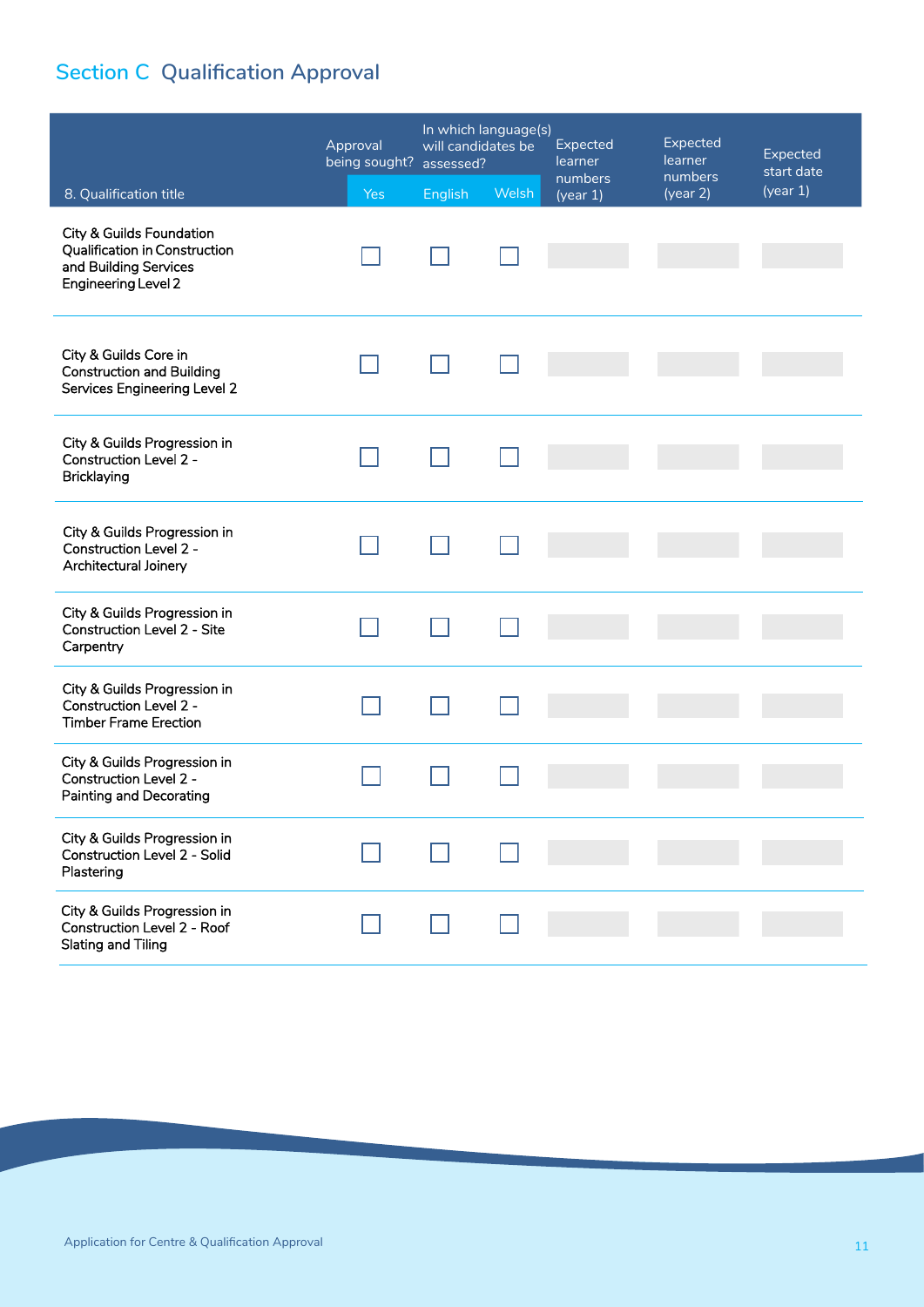| City & Guilds Progression<br>in Construction Level 2 -<br>Dry Lining - Fixing                                                  |  |  |  |
|--------------------------------------------------------------------------------------------------------------------------------|--|--|--|
| City & Guilds Progression<br>in Construction Level 2 -<br>Groundworks                                                          |  |  |  |
| <b>EAL Progression in Building</b><br>Services Engineering Level 2<br>- Plumbing and Heating                                   |  |  |  |
| <b>EAL Progression in Building</b><br>Services Engineering Level 2<br>- Electrotechnical Systems<br>and Equipment Installation |  |  |  |
| <b>EAL Level 3 Building</b><br>Services Engineering -<br><b>Heating and Ventilating</b><br>Craftsperson                        |  |  |  |
| <b>EAL Level 3 Building</b><br>Services Engineering -<br><b>Heating and Ventilating</b><br>Installation                        |  |  |  |
| EAL Level 3 Building<br>Services Engineering -<br><b>Plumbing and Heating</b>                                                  |  |  |  |
| EAL Level 3 Building<br>Services Engineering -<br>Electrotechnical Installation                                                |  |  |  |
| City & Guilds Level 3<br><b>Construction - Dry Lining</b>                                                                      |  |  |  |
| City & Guilds Level 3<br>Construction - Roof<br><b>Slating and Tiling</b>                                                      |  |  |  |
| City & Guilds Level 3<br>Construction - Civil<br><b>Operations - Groundworks</b>                                               |  |  |  |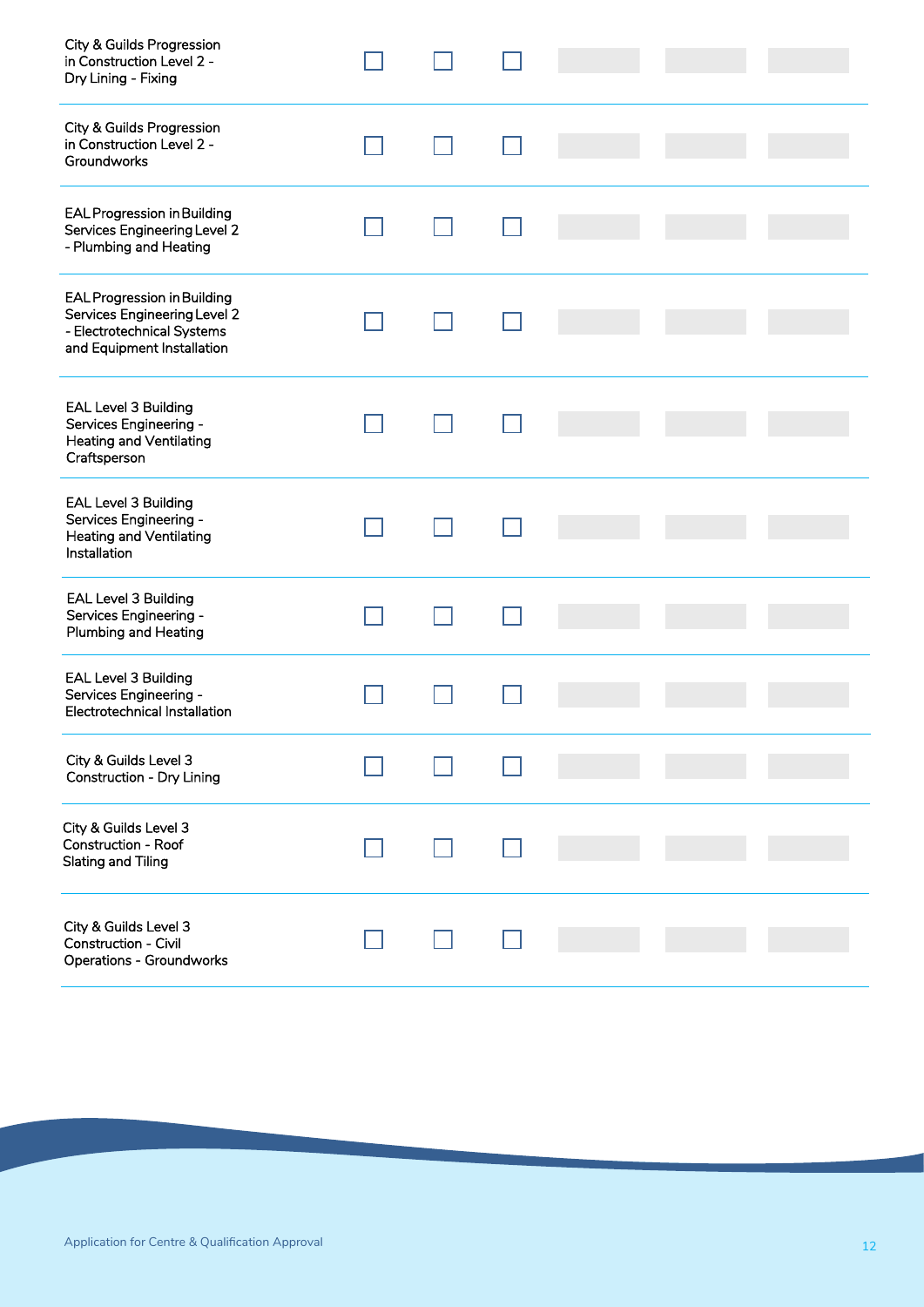| City & Guilds Level 3<br>Construction - Plant<br>Operations                    |  |  |  |
|--------------------------------------------------------------------------------|--|--|--|
| City & Guilds Level 3<br><b>Construction - Timber</b><br><b>Frame Erection</b> |  |  |  |
| City & Guilds Level 3<br>Construction - Bricklaying                            |  |  |  |
| City & Guilds Level 3<br>Construction -<br>Architectural Joinery               |  |  |  |
| City & Guilds Level 3<br>Construction - Site<br>Carpentry                      |  |  |  |
| City & Guilds Level 3<br>Construction - Painting and<br>Decorating             |  |  |  |
| City & Guilds Level 3<br><b>Construction - Solid</b><br>Plastering             |  |  |  |
| City & Guilds Level 3<br>Construction - Wall and<br><b>Floor Tiling</b>        |  |  |  |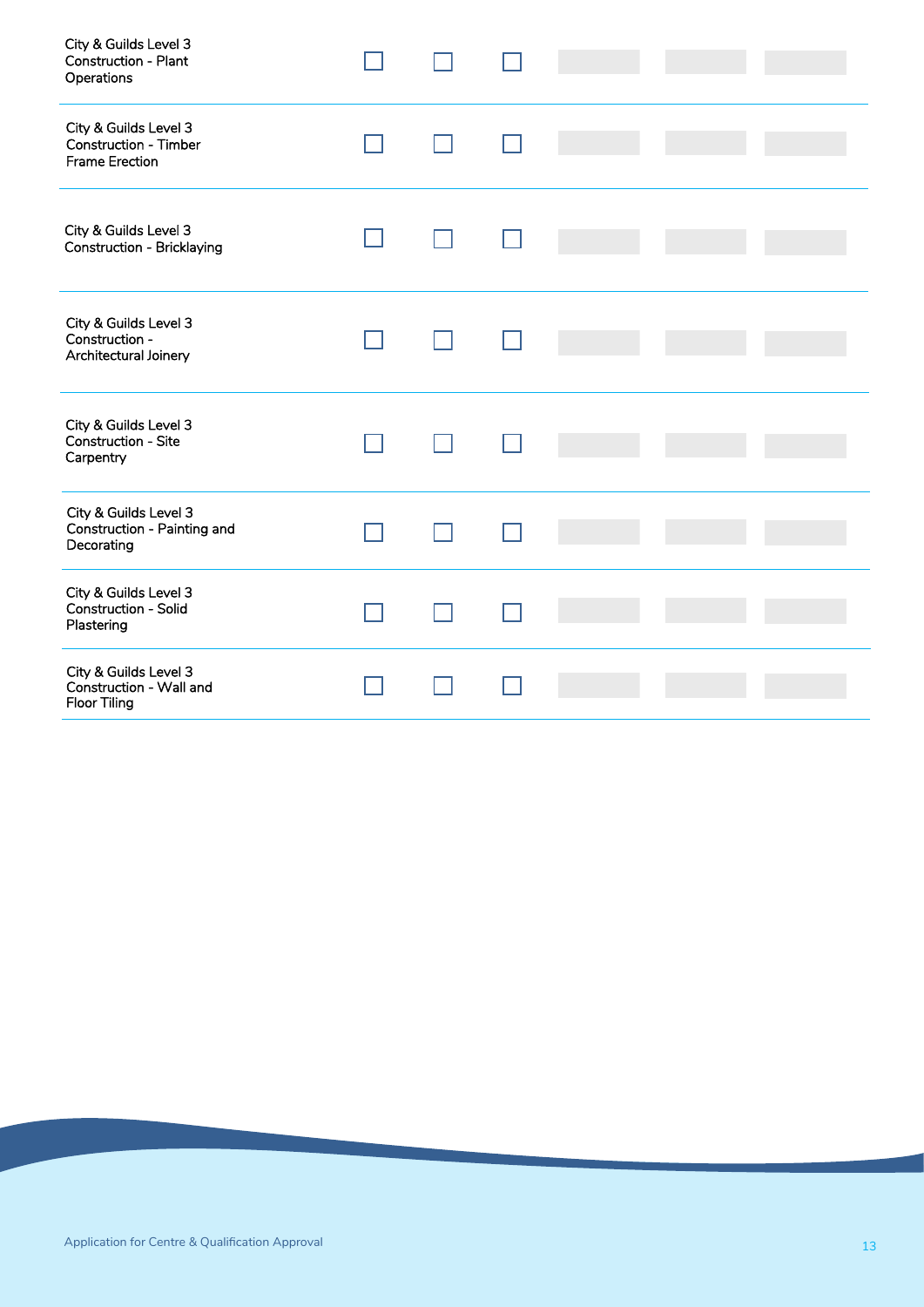## 9. Assessment, Tutor, Trainer, and Teacher Staff Details

Please list below the details of each internal quality assurer, assessor and tutor/trainer who will be involved with the qualifications.

| <b>Staff Name</b> | Role<br>(internal quality<br>assurer, assessor,<br>tutor/trainer/teacher).<br>If assessor/IQA<br>qualifications a e not<br>held, please state<br>"working towards" | Holds assessor<br>and/or verifier<br>qualification<br>or significant<br>equivalent<br>experience | Holds relevant<br>professional<br>qualification or<br>can evidence<br>significant<br>equivalent<br>experience | Has<br>undertaken<br>relevant CPD<br>in the past 12<br>months | Which of these new<br>qualifications will this<br>role be involved with? |
|-------------------|--------------------------------------------------------------------------------------------------------------------------------------------------------------------|--------------------------------------------------------------------------------------------------|---------------------------------------------------------------------------------------------------------------|---------------------------------------------------------------|--------------------------------------------------------------------------|
|                   |                                                                                                                                                                    |                                                                                                  |                                                                                                               |                                                               |                                                                          |
|                   |                                                                                                                                                                    |                                                                                                  |                                                                                                               |                                                               |                                                                          |
|                   |                                                                                                                                                                    |                                                                                                  |                                                                                                               |                                                               |                                                                          |
|                   |                                                                                                                                                                    |                                                                                                  |                                                                                                               |                                                               |                                                                          |
|                   |                                                                                                                                                                    |                                                                                                  |                                                                                                               |                                                               |                                                                          |
|                   |                                                                                                                                                                    |                                                                                                  |                                                                                                               |                                                               |                                                                          |
|                   |                                                                                                                                                                    |                                                                                                  |                                                                                                               |                                                               |                                                                          |
|                   |                                                                                                                                                                    |                                                                                                  |                                                                                                               |                                                               |                                                                          |
|                   |                                                                                                                                                                    | $\Box$                                                                                           | $\Box$                                                                                                        |                                                               |                                                                          |
|                   |                                                                                                                                                                    |                                                                                                  | ┐                                                                                                             |                                                               |                                                                          |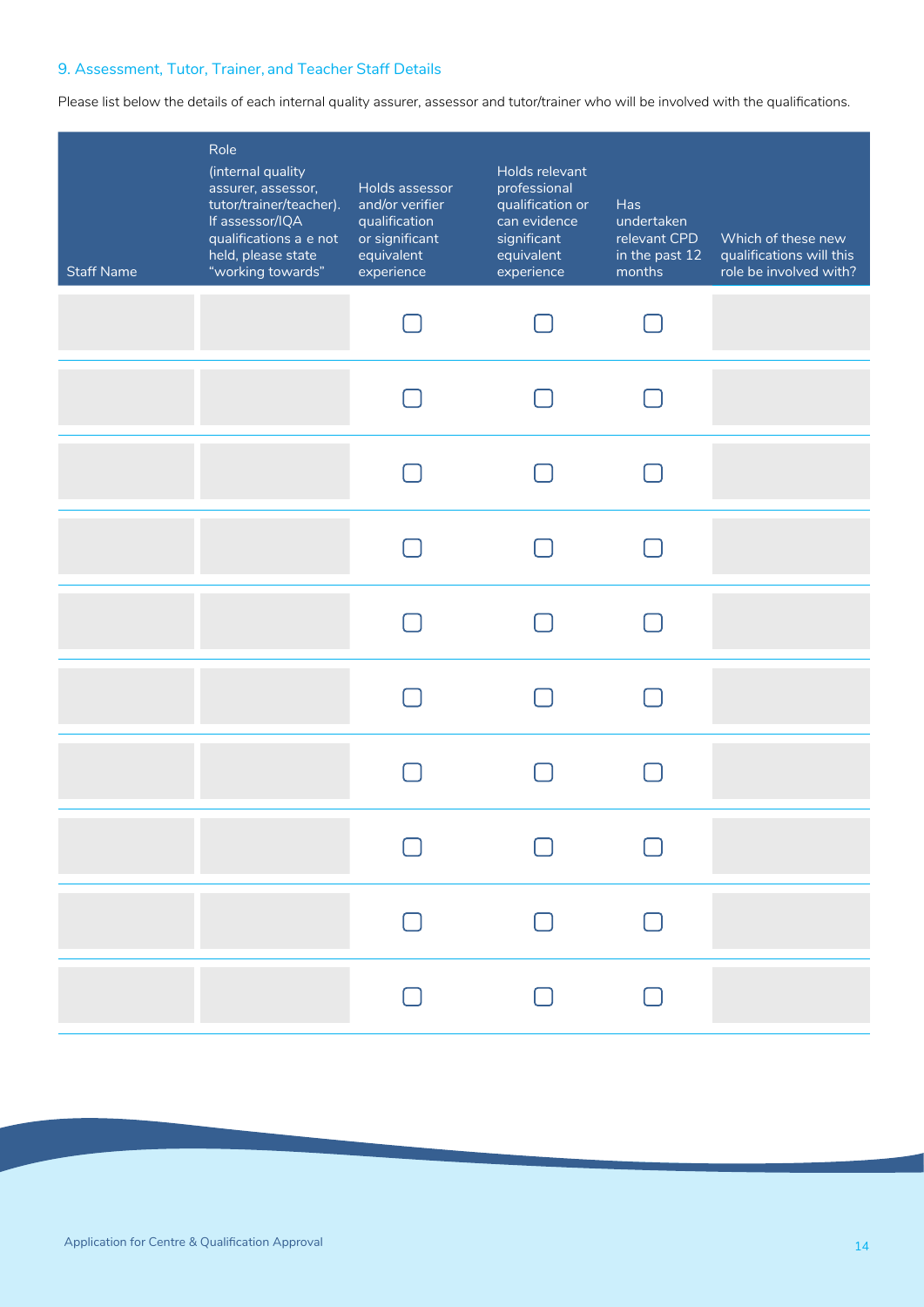| $\Box$ | $\Box$ | $\Box$ |  |
|--------|--------|--------|--|
| $\Box$ | $\Box$ | $\Box$ |  |
| $\Box$ | $\Box$ | $\Box$ |  |
| $\Box$ | $\Box$ | $\Box$ |  |
| $\Box$ | $\Box$ | $\Box$ |  |
| $\Box$ | $\Box$ | $\Box$ |  |
| $\Box$ | $\Box$ | $\Box$ |  |
| $\Box$ | $\Box$ | $\Box$ |  |
| $\Box$ | $\Box$ | $\Box$ |  |
|        | ∩      |        |  |
| $\Box$ | $\Box$ | $\Box$ |  |
| $\Box$ | $\Box$ | $\Box$ |  |
| $\Box$ | $\Box$ | $\Box$ |  |
| $\Box$ | $\Box$ | $\Box$ |  |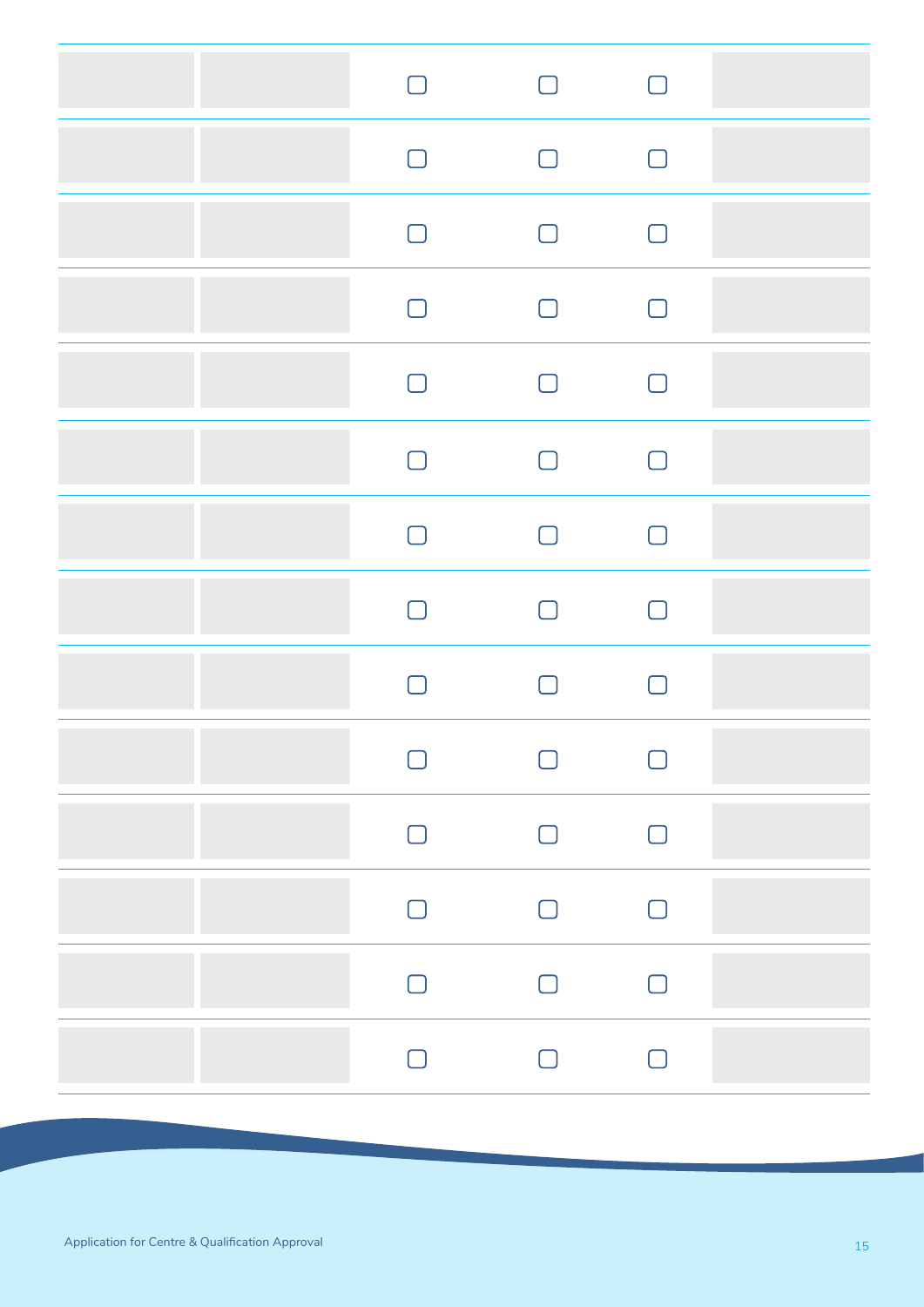#### 10. Alternative Locations

Please indicate whether practical or non-examination assessments, examinations or qualification delivery will be conducted at any location other than the centre address specified in Section A, 1.4 of this form.

| Alternative assessment and<br>delivery location | Relationship between centre and<br>alternative location(s) (if applicable) | Address and contact details of alternative location(s)<br>(if applicable) |
|-------------------------------------------------|----------------------------------------------------------------------------|---------------------------------------------------------------------------|
|                                                 |                                                                            |                                                                           |
|                                                 |                                                                            |                                                                           |
|                                                 |                                                                            |                                                                           |
|                                                 |                                                                            |                                                                           |
|                                                 |                                                                            |                                                                           |
|                                                 |                                                                            |                                                                           |
|                                                 |                                                                            |                                                                           |
|                                                 |                                                                            |                                                                           |
|                                                 |                                                                            |                                                                           |
|                                                 |                                                                            |                                                                           |
|                                                 |                                                                            |                                                                           |
|                                                 |                                                                            |                                                                           |
|                                                 |                                                                            |                                                                           |
|                                                 |                                                                            |                                                                           |
|                                                 |                                                                            |                                                                           |
|                                                 |                                                                            |                                                                           |
|                                                 |                                                                            |                                                                           |
|                                                 |                                                                            |                                                                           |
|                                                 |                                                                            |                                                                           |